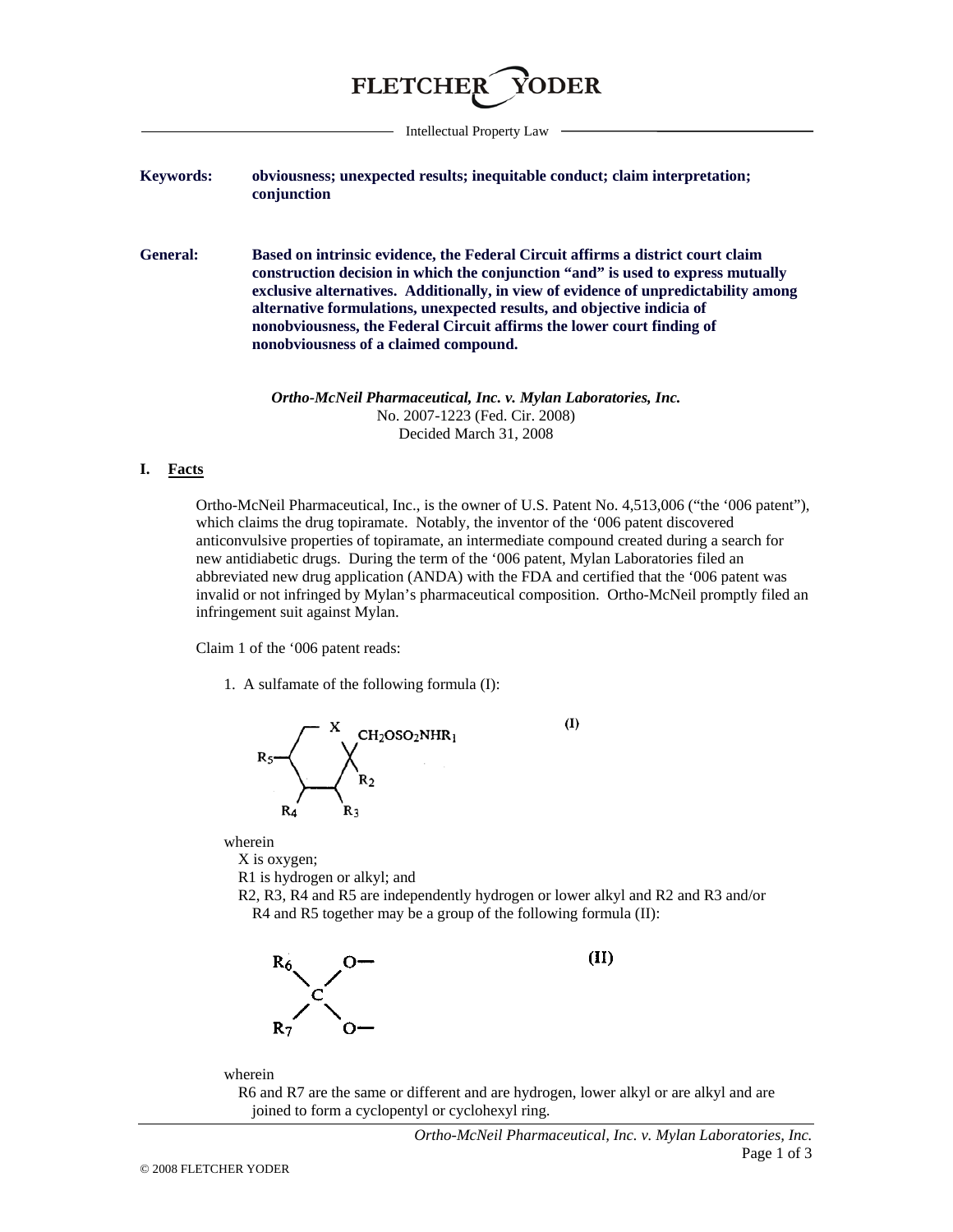Further, it is noted that topiramate has the following structure:



During a Markman proceeding, Mylan focused on the claim recitation "R2, R3, R4 and R5 are independently hydrogen or lower alkyl *and* R2 and R3 and/or R4 and R5 together may be a group of the following formula (II)" (emphasis added). Particularly, Mylan argued that this recitation included two required limitations: (1) that "R2, R3, R4 and R5 are independently hydrogen or lower alkyl" and (2) that "R2 and R3 and/or R4 and R5 together may be a group of the following formula (II)." As the drug topiramate only exhibits the second of these features, Mylan argued that its generic version of the drug does not infringe the '006 patent.

The district court, however, rejected this argument, and construed the term "and" as linking two *alternative* features—essentially construing the term "and" to mean "or." Mylan stipulated to infringement of the '006 patent based on the district court's claim construction. Accordingly, the district court granted summary judgment of infringement to Ortho-McNeil. The district court also rejected Mylan's affirmative defenses of inequitable conduct and invalidity based on obviousness, and permanently enjoined Mylan from future infringing activities.

## **II. Issues**

- A. Did the district court err in construing the term "and" to mean "or"?
- B. Did the district court err in ruling against Mylan's affirmative defense of invalidity based on obviousness?

## **III. Discussion**

A. No. The Federal Circuit panel agreed with the district court that the recitations "R2, R3, R4 and R5 are independently hydrogen or lower alkyl" and "R2 and R3 and/or R4 and R5 together may be a group of the following formula (II)" were alternative subsets of compounds, and that topiramate is an example of the second subset. Particularly, the panel noted that "and" was used in the claim in conjunction with the adverbs "independently" and "together" and, given this context, that the subunits R2, R3, R4, and R5 are not always required to be a hydrogen or lower alkyl.

 Additionally, the panel explored a laundry list of other evidence in support of this claim construction. First, the panel suggested that several dependent claims would be rendered meaningless if the "and" at issue were construed as conjunctive. Further, the court noted that the specification of the '006 patent uses "and" to link alternative chemical structures in stating:

R2, R3, R4 and R5 are independently hydrogen or lower alkyl *and*, when X is CH2, R4 and R5 may be alkene groups joined to form a